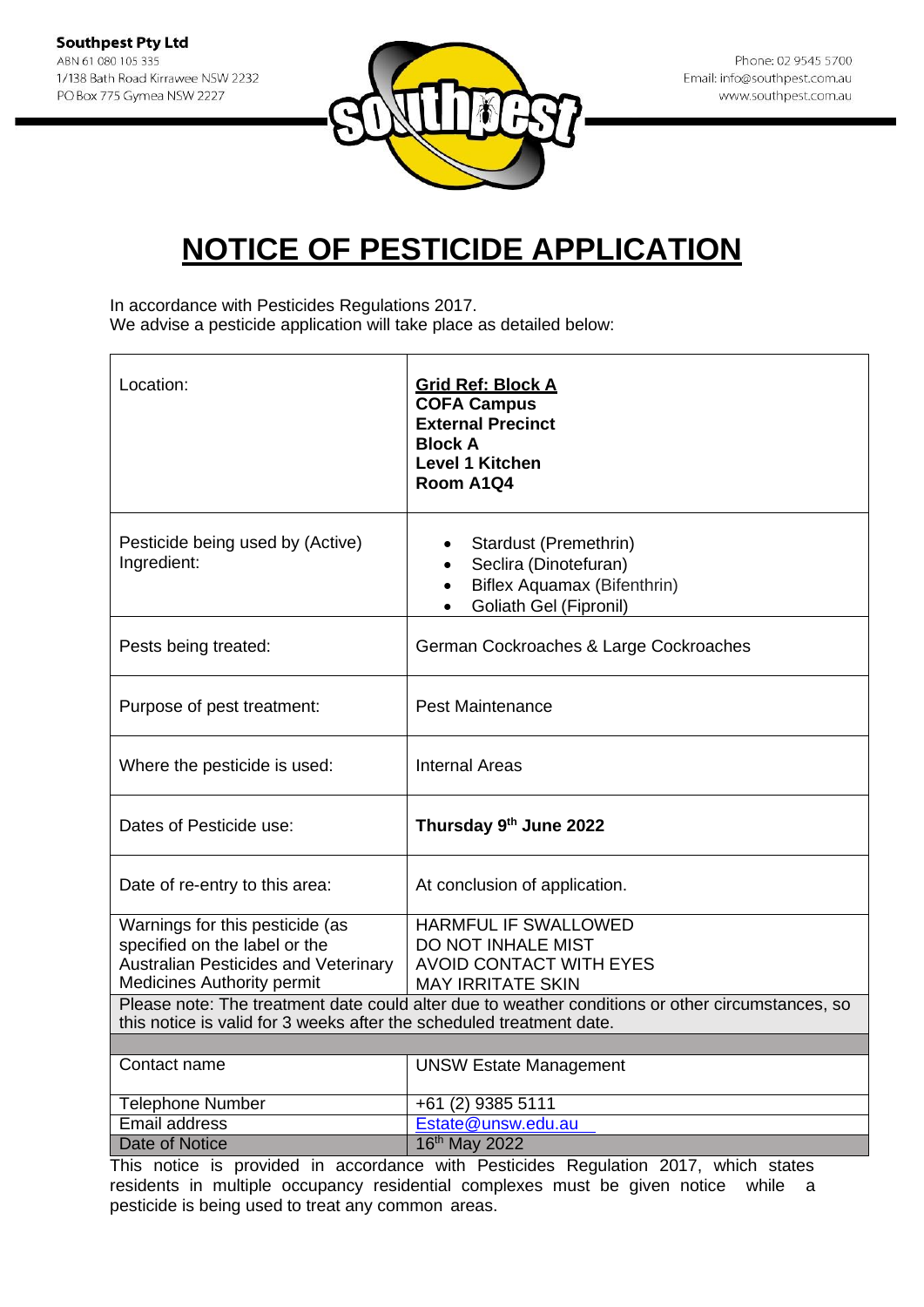

In accordance with Pesticides Regulation 2017.

We advise a pesticide application will take place as detailed below:

| Location:                                                                                                                                            | <b>Grid Ref: Block C</b><br><b>COFA Campus</b><br><b>External Precinct</b><br><b>Block C</b><br><b>Level 1 Kitchen</b><br>Room C106                                                                                 |
|------------------------------------------------------------------------------------------------------------------------------------------------------|---------------------------------------------------------------------------------------------------------------------------------------------------------------------------------------------------------------------|
| Pesticide being used and (Active)<br>Ingredient:                                                                                                     | Stardust (Premethrin)<br>Seclira (Dinotefuran)<br>Biflex Aquamax (Bifenthrin)<br>$\bullet$<br>Goliath Gel (Fipronil)                                                                                                |
| Pests being treated:                                                                                                                                 | German Cockroaches & Large Cockroaches                                                                                                                                                                              |
| Purpose of pest treatment:                                                                                                                           | <b>Pest Maintenance</b>                                                                                                                                                                                             |
| Where the pesticide is used:                                                                                                                         | <b>Internal Areas</b>                                                                                                                                                                                               |
| Dates of Pesticide use:                                                                                                                              | Thursday 9th June 2022                                                                                                                                                                                              |
| Date of re-entry to this area:                                                                                                                       | At conclusion of application.                                                                                                                                                                                       |
| Warnings for this pesticide (as<br>specified on the label or the<br><b>Australian Pesticides and Veterinary</b><br><b>Medicines Authority permit</b> | <b>HARMFUL IF SWALLOWED</b><br>DO NOT INHALE MIST<br><b>AVOID CONTACT WITH EYES</b><br><b>MAY IRRITATE SKIN</b><br>Please note: The treatment date could alter due to weather conditions or other circumstances, so |
| this notice is valid for 3 weeks after the scheduled treatment date.                                                                                 |                                                                                                                                                                                                                     |
| Contact name                                                                                                                                         | <b>UNSW Estate Management</b>                                                                                                                                                                                       |
| <b>Telephone Number</b>                                                                                                                              | +61 (2) 9385 5111                                                                                                                                                                                                   |
| Email address                                                                                                                                        | estate@unsw.edu.au                                                                                                                                                                                                  |
| Date of Notice                                                                                                                                       | 16th May 2022                                                                                                                                                                                                       |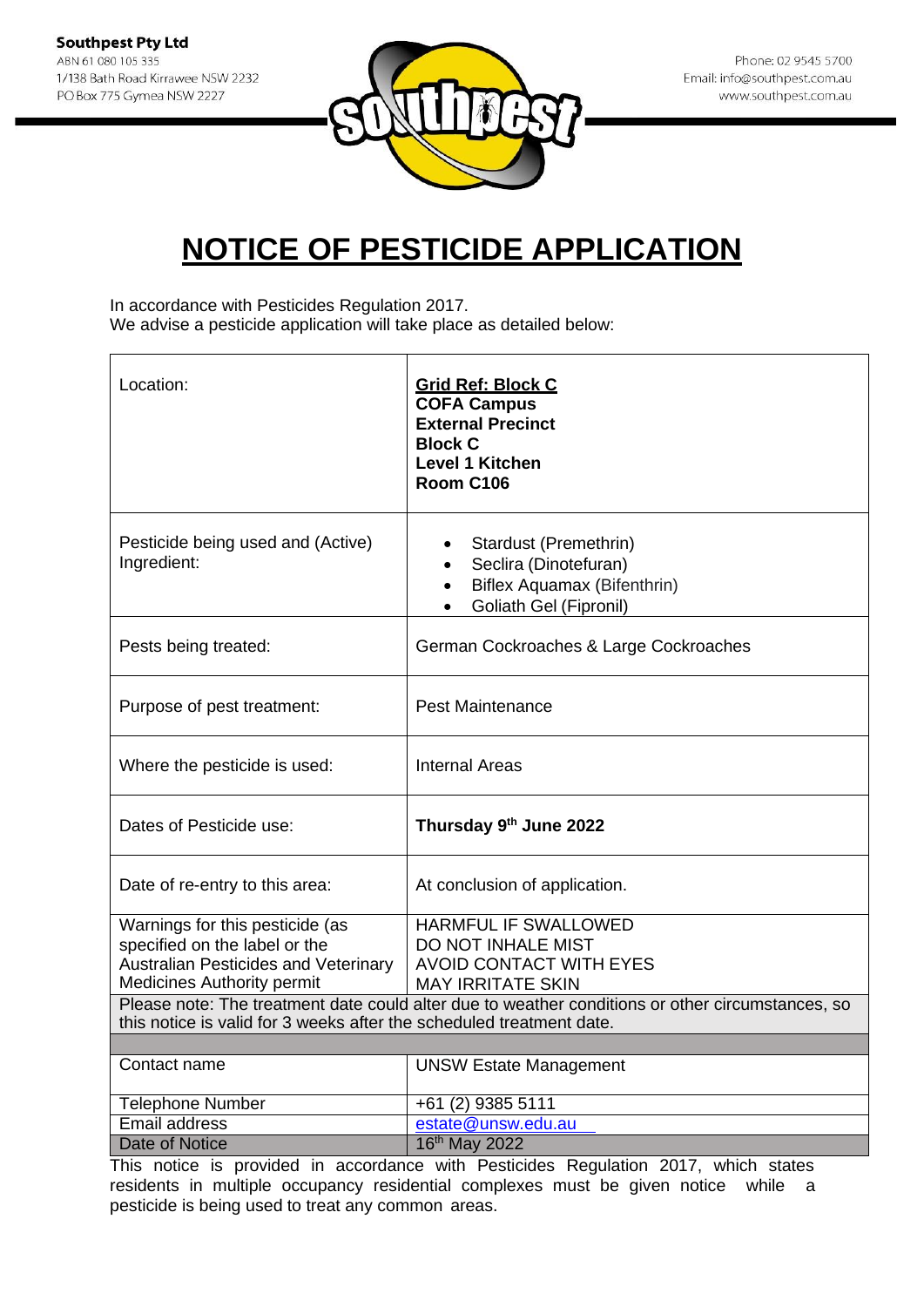

In accordance with Pesticides Regulations 2017. We advise a pesticide application will take place as detailed below:

| Location:                                                                                                                                                                                                                                 | <b>Grid Ref: Block D</b><br><b>COFA Campus</b><br><b>External Precinct</b><br><b>Block D</b><br><b>Ground Level main staff kitchen</b><br><b>Room DG03</b> |
|-------------------------------------------------------------------------------------------------------------------------------------------------------------------------------------------------------------------------------------------|------------------------------------------------------------------------------------------------------------------------------------------------------------|
| Pesticide being used and (Active)<br>Ingredient:                                                                                                                                                                                          | Dragnet (Premethrin)<br>Seclira (Dinotefuran)<br>Biflex Aquamax (Bifenthrin)<br>$\bullet$<br>Goliath Gel (Fipronil)                                        |
| Pests being treated:                                                                                                                                                                                                                      | German Cockroaches & Large Cockroaches                                                                                                                     |
| Purpose of pest treatment:                                                                                                                                                                                                                | <b>Pest Maintenance</b>                                                                                                                                    |
| Where the pesticide is used:                                                                                                                                                                                                              | Internal Areas                                                                                                                                             |
| Dates of Pesticide use:                                                                                                                                                                                                                   | Thursday 9th June 2022                                                                                                                                     |
| Date of re-entry to this area:                                                                                                                                                                                                            | At conclusion of application.                                                                                                                              |
| Warnings for this pesticide (as<br>specified on the label or the<br><b>Australian Pesticides and Veterinary</b>                                                                                                                           | <b>HARMFUL IF SWALLOWED</b><br>DO NOT INHALE MIST<br><b>AVOID CONTACT WITH EYES</b>                                                                        |
| <b>Medicines Authority permit</b><br><b>MAY IRRITATE SKIN</b><br>Please note: The treatment date could alter due to weather conditions or other circumstances, so<br>this notice is valid for 3 weeks after the scheduled treatment date. |                                                                                                                                                            |
| Contact name                                                                                                                                                                                                                              |                                                                                                                                                            |
|                                                                                                                                                                                                                                           | <b>UNSW Estate Management</b>                                                                                                                              |
| <b>Telephone Number</b>                                                                                                                                                                                                                   | +61 (2) 9385 5111                                                                                                                                          |
| Email address                                                                                                                                                                                                                             | estate@unsw.edu.au                                                                                                                                         |
| Date of Notice                                                                                                                                                                                                                            | 16th May 2022                                                                                                                                              |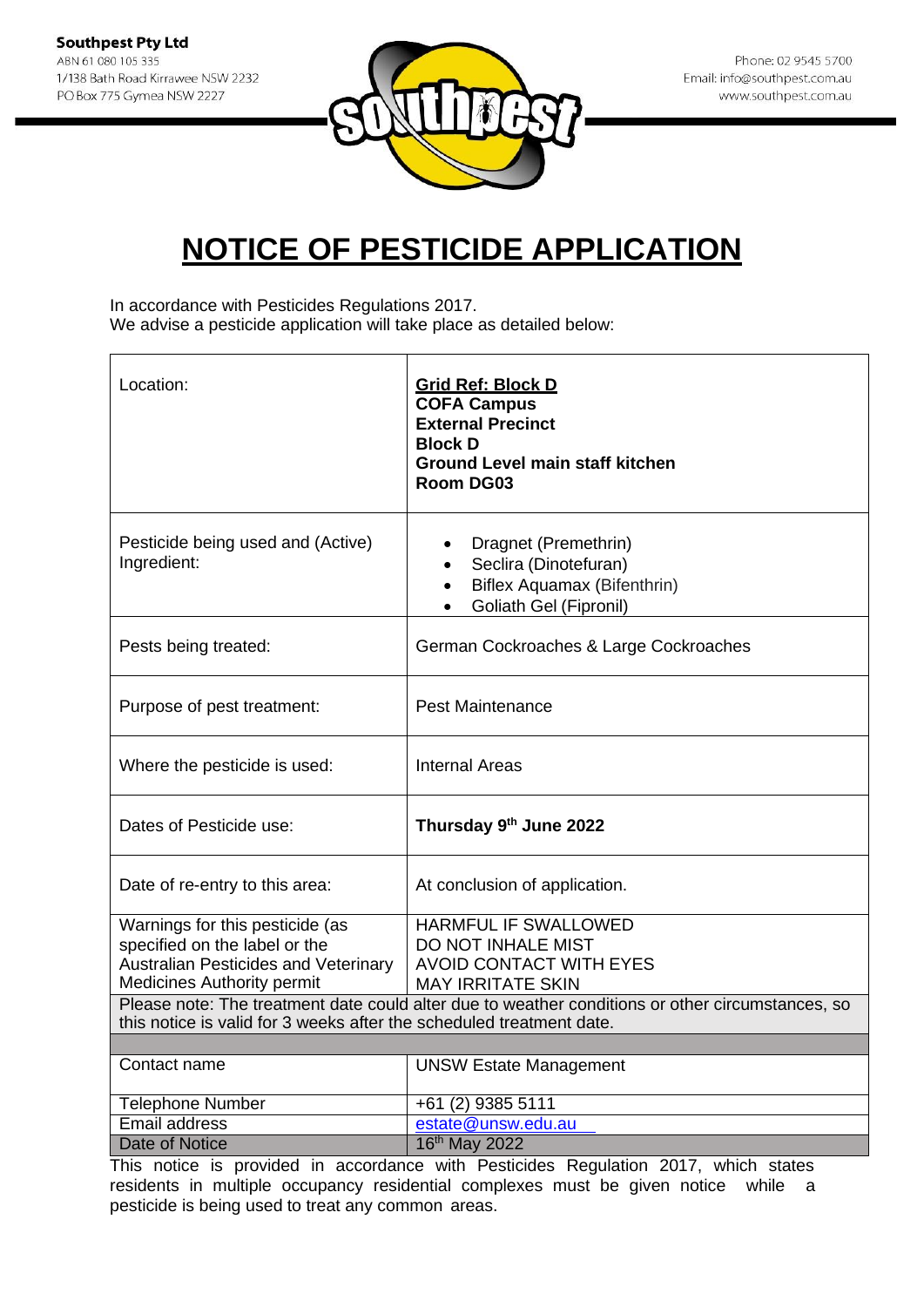

In accordance with Pesticides Regulation 2017.

We advise a pesticide application will take place as detailed below:

| Location:                                                                                                                                                                | <b>Grid Ref: Block F</b><br><b>COFA Campus</b><br><b>External Precinct</b><br><b>Block F</b><br>Level 1, EM office and external bin enclosure<br>Rooms FG13, FG14 |
|--------------------------------------------------------------------------------------------------------------------------------------------------------------------------|-------------------------------------------------------------------------------------------------------------------------------------------------------------------|
| Pesticide being used and (Active)<br>Ingredient:                                                                                                                         | Stardust (Premethrin)<br>Seclira (Dinotefuran)<br>Biflex Aquamax (Bifenthrin)<br>$\bullet$<br>Goliath Gel (Fipronil)                                              |
| Pests being treated:                                                                                                                                                     | German Cockroaches and Large Cockroaches                                                                                                                          |
| Purpose of pest treatment:                                                                                                                                               | <b>Pest Maintenance</b>                                                                                                                                           |
| Where the pesticide is used:                                                                                                                                             | <b>Internal Areas</b>                                                                                                                                             |
| Dates of Pesticide use:                                                                                                                                                  | Thursday 9th June 2022                                                                                                                                            |
| Date of re-entry to this area:                                                                                                                                           | At conclusion of application.                                                                                                                                     |
| Warnings for this pesticide (as<br>specified on the label or the<br><b>Australian Pesticides and Veterinary</b><br>Medicines Authority permit).                          | <b>HARMFUL IF SWALLOWED</b><br>DO NOT INHALE MIST<br><b>AVOID CONTACT WITH EYES</b><br><b>MAY IRRITATE SKIN</b>                                                   |
| Please note: The treatment date could alter due to weather conditions or other circumstances, so<br>this notice is valid for 3 weeks after the scheduled treatment date. |                                                                                                                                                                   |
|                                                                                                                                                                          |                                                                                                                                                                   |
| Contact name                                                                                                                                                             | <b>UNSW Estate Management</b><br>$+6\overline{1}$ (2) 9385 5111                                                                                                   |
| <b>Telephone Number</b><br><b>Email address</b>                                                                                                                          | estate@unsw.edu.au                                                                                                                                                |
| Date of Notice                                                                                                                                                           | 16th May 2022                                                                                                                                                     |
|                                                                                                                                                                          |                                                                                                                                                                   |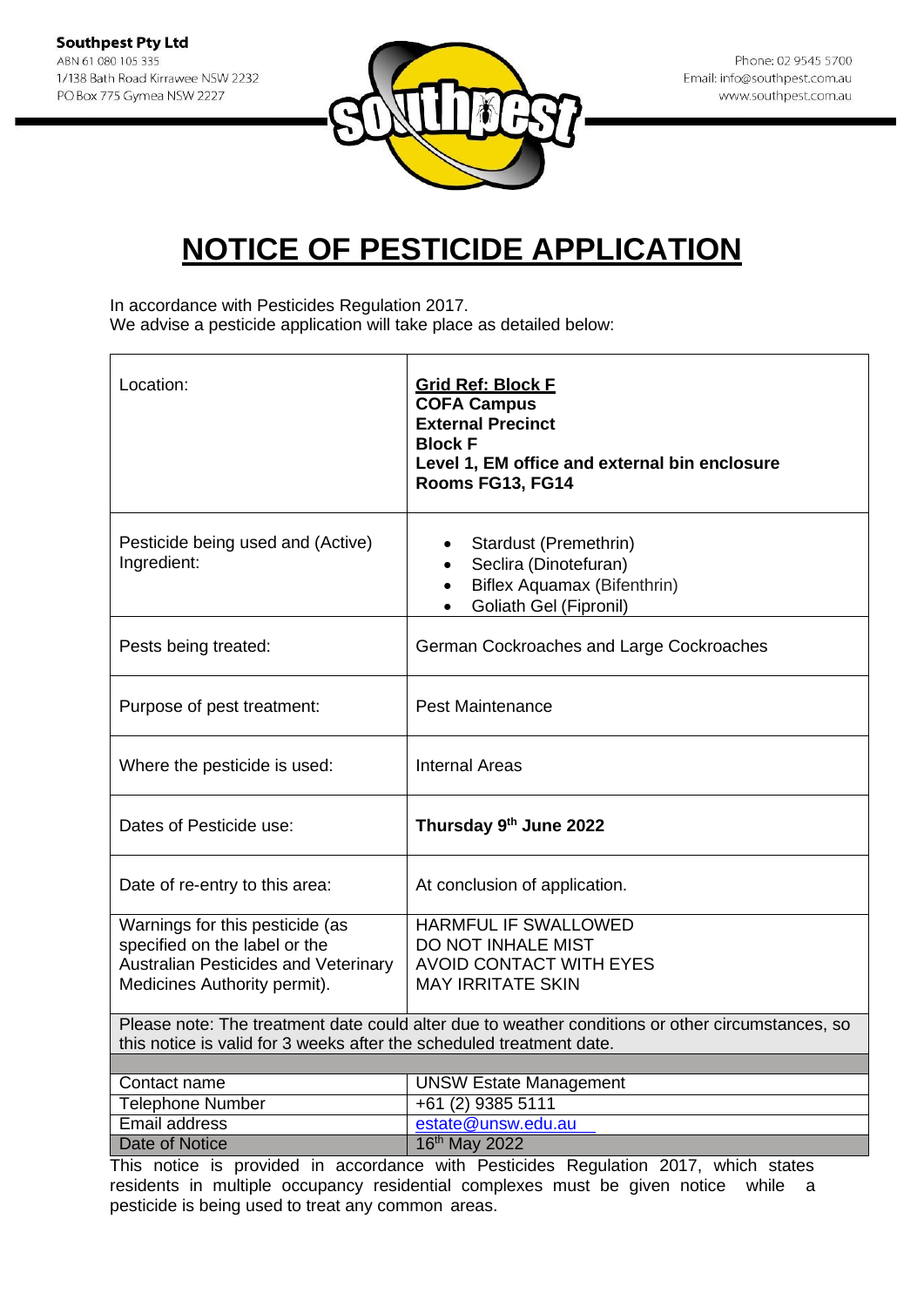

In accordance with Pesticides Regulations 2017. We advise a pesticide application will take place as detailed below:

| Location:                                                                                                                                       | <b>Grid Ref: Block F</b><br><b>COFA Campus</b><br><b>External Precinct</b><br><b>Block F</b><br>Level 2, staff kitchen<br>Room F220            |
|-------------------------------------------------------------------------------------------------------------------------------------------------|------------------------------------------------------------------------------------------------------------------------------------------------|
| Pesticide being used and (Active)<br>Ingredient:                                                                                                | Stardust (Permethrin)<br>Seclira (Dinotefuran)<br>$\bullet$<br>Biflex Aquamax (Bifenthrin)<br>$\bullet$<br>Goliath Gel (Fipronil)<br>$\bullet$ |
| Pests being treated:                                                                                                                            | German Cockroaches and Large Cockroaches                                                                                                       |
| Purpose of pest treatment:                                                                                                                      | <b>Pest Maintenance</b>                                                                                                                        |
| Where the pesticide is used:                                                                                                                    | <b>Internal Areas</b>                                                                                                                          |
| Dates of Pesticide use:                                                                                                                         | Thursday 9th June 2022                                                                                                                         |
| Date of re-entry to this area:                                                                                                                  | At conclusion of application:                                                                                                                  |
| Warnings for this pesticide (as<br>specified on the label or the<br><b>Australian Pesticides and Veterinary</b><br>Medicines Authority permit). | HARMFUL IF SWALLOWED<br>DO NOT INHALE MIST<br><b>AVOID CONTACT WITH EYES</b><br><b>MAY IRRITATE SKIN</b>                                       |
| this notice is valid for 3 weeks after the scheduled treatment date.                                                                            | Please note: The treatment date could alter due to weather conditions or other circumstances, so                                               |
| Contact name                                                                                                                                    | <b>UNSW Estate Management</b>                                                                                                                  |
|                                                                                                                                                 |                                                                                                                                                |
| <b>Telephone Number</b><br>Email address                                                                                                        | +61 (2) 9385 5111<br>estate@unsw.edu.au                                                                                                        |
| Date of Notice                                                                                                                                  | 16 <sup>th</sup> May 2022                                                                                                                      |
|                                                                                                                                                 |                                                                                                                                                |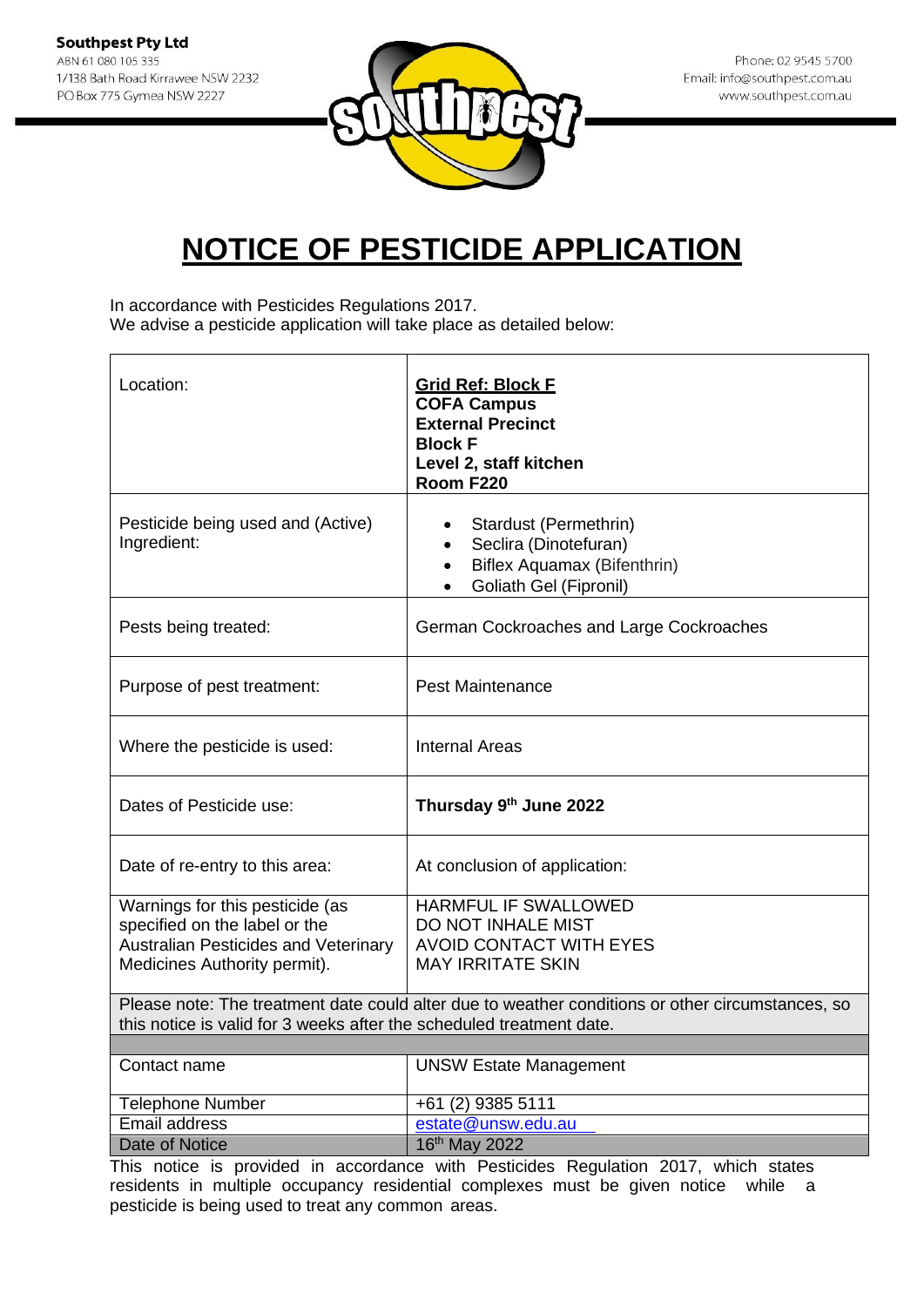

In accordance with Pesticides Regulation 2017.

We advise a pesticide application will take place as detailed below:

| Location:                                                            | <b>Grid Ref: Block F</b><br><b>COFA Campus</b><br><b>External Precinct</b><br><b>Block F</b><br>Level 4, Post Graduate kitchen<br>Room F410 |
|----------------------------------------------------------------------|---------------------------------------------------------------------------------------------------------------------------------------------|
| Pesticide being used and (Active)<br>Ingredient:                     | Stardust (Permethrin)<br>Seclira (Dinotefuran)<br>Biflex Aquamax (Bifenthrin)<br>$\bullet$<br>Goliath Gel (Fipronil)                        |
| Pests being treated:                                                 | German Cockroaches and Large Cockroaches                                                                                                    |
| Purpose of pest treatment:                                           | <b>Pest Maintenance</b>                                                                                                                     |
| Where the pesticide is used:                                         | <b>Internal Areas</b>                                                                                                                       |
| Dates of Pesticide use:                                              | Thursday 9th June 2022                                                                                                                      |
| Date of re-entry to this area:                                       | At conclusion of application.                                                                                                               |
| Warnings for this pesticide (as<br>specified on the label or the     | <b>HARMFUL IF SWALLOWED</b><br>DO NOT INHALE MIST                                                                                           |
| <b>Australian Pesticides and Veterinary</b>                          | <b>AVOID CONTACT WITH EYES</b>                                                                                                              |
| Medicines Authority permit).                                         | <b>MAY IRRITATE SKIN</b>                                                                                                                    |
|                                                                      | Please note: The treatment date could alter due to weather conditions or other circumstances, so                                            |
| this notice is valid for 3 weeks after the scheduled treatment date. |                                                                                                                                             |
| Contact name                                                         | <b>UNSW Estate Management</b>                                                                                                               |
| <b>Telephone Number</b>                                              | +61 (2) 9385 5111                                                                                                                           |
| Email address                                                        | estate@unsw.edu.au                                                                                                                          |
| <b>Date of Notice</b>                                                | 16th May 2022                                                                                                                               |
|                                                                      |                                                                                                                                             |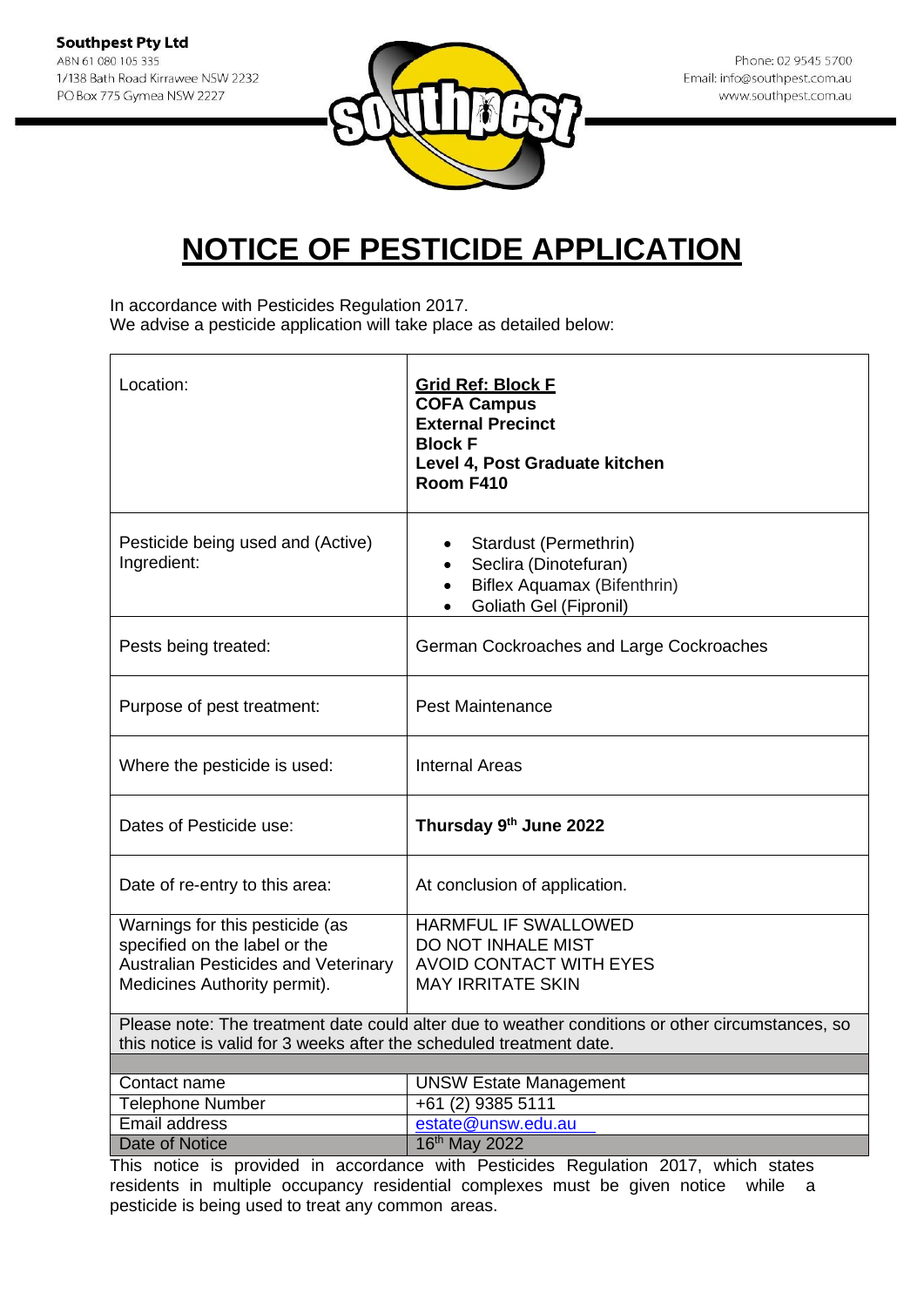

In accordance with Pesticides Regulation 2017.

We advise a pesticide application will take place as detailed below:

| Location:                                                                                                                                                                | <b>Grid Ref: Block F</b><br><b>COFA Campus</b><br><b>External Precinct</b><br><b>Block F</b><br>Basement Café and Galleries area, Arthouse café<br>commercial kitchen and storerooms, UNSW Galleries<br>general area including UNSW Galleries dry ducts<br>Rooms: FB01, FB01A, FB01B, FB01C, FB07, FB08,<br>FB10, FG01, FG03, FG19, FG03 |
|--------------------------------------------------------------------------------------------------------------------------------------------------------------------------|------------------------------------------------------------------------------------------------------------------------------------------------------------------------------------------------------------------------------------------------------------------------------------------------------------------------------------------|
| Pesticide being used and (Active)<br>Ingredient:                                                                                                                         | Stardust (Premethrin)<br>Seclira (Dinotefuran)<br>$\bullet$<br>Biflex Aquamax (Bifenthrin)<br>$\bullet$<br>Goliath Gel (Fipronil)                                                                                                                                                                                                        |
| Pests being treated:                                                                                                                                                     | German Cockroaches and Large Cockroaches                                                                                                                                                                                                                                                                                                 |
| Purpose of pest treatment:                                                                                                                                               | <b>Pest Maintenance</b>                                                                                                                                                                                                                                                                                                                  |
| Where the pesticide is used:                                                                                                                                             | <b>Internal Areas</b>                                                                                                                                                                                                                                                                                                                    |
| Dates of Pesticide use:                                                                                                                                                  | Thursday 9th June 2022                                                                                                                                                                                                                                                                                                                   |
| Date of re-entry to this area:                                                                                                                                           | At conclusion of application                                                                                                                                                                                                                                                                                                             |
| Warnings for this pesticide (as<br>specified on the label or the<br><b>Australian Pesticides and Veterinary</b><br>Medicines Authority permit).                          | HARMFUL IF SWALLOWED<br>DO NOT INHALE MIST<br><b>AVOID CONTACT WITH EYES</b><br><b>MAY IRRITATE SKIN</b>                                                                                                                                                                                                                                 |
| Please note: The treatment date could alter due to weather conditions or other circumstances, so<br>this notice is valid for 3 weeks after the scheduled treatment date. |                                                                                                                                                                                                                                                                                                                                          |
| Contact name                                                                                                                                                             |                                                                                                                                                                                                                                                                                                                                          |
| <b>Telephone Number</b>                                                                                                                                                  | <b>UNSW Estate Management</b><br>+61 (2) 9385 5111                                                                                                                                                                                                                                                                                       |
| <b>Email address</b>                                                                                                                                                     | estate@unsw.edu.au                                                                                                                                                                                                                                                                                                                       |
| <b>Date of Notice</b>                                                                                                                                                    | 16th May 2022                                                                                                                                                                                                                                                                                                                            |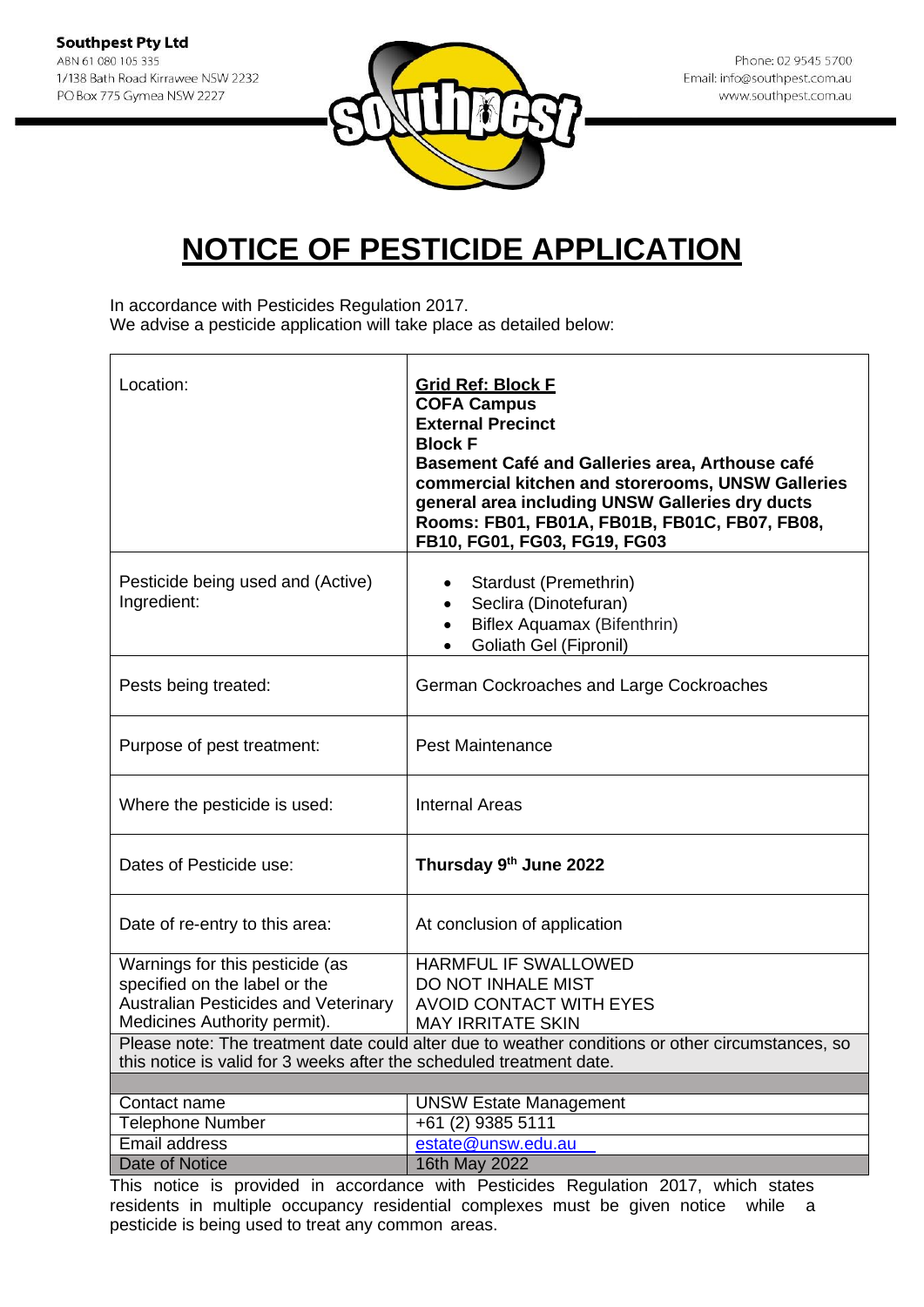

In accordance with Pesticides Regulation 2017.

We advise a pesticide application will take place as detailed below:

| Location:                                                                                                                                       | <b>Grid Ref: Block G</b><br><b>COFA Campus</b><br><b>External Precinct</b><br><b>Block G</b><br><b>Ground Research staff kitchen</b><br>Room GG06                                                            |
|-------------------------------------------------------------------------------------------------------------------------------------------------|--------------------------------------------------------------------------------------------------------------------------------------------------------------------------------------------------------------|
| Pesticide being used and (Active)<br>Ingredient:                                                                                                | Stardust (Permethrin)<br>Seclira (Dinotefuran)<br>Biflex Aquamax (Bifenthrin)<br>Goliath Gel (Fipronil)                                                                                                      |
| Pests being treated:                                                                                                                            | German Cockroaches and Large Cockroaches                                                                                                                                                                     |
| Purpose of pest treatment:                                                                                                                      | <b>Pest Maintenance</b>                                                                                                                                                                                      |
| Where the pesticide is used:                                                                                                                    | <b>Internal Areas</b>                                                                                                                                                                                        |
| Dates of Pesticide use:                                                                                                                         | Thursday 9th June 2022                                                                                                                                                                                       |
| Date of re-entry to this area:                                                                                                                  | At conclusion of application.                                                                                                                                                                                |
| Warnings for this pesticide (as<br>specified on the label or the<br><b>Australian Pesticides and Veterinary</b><br>Medicines Authority permit). | HARMFUL IF SWALLOWED<br>DO NOT INHALE MIST<br><b>AVOID CONTACT WITH EYES</b><br><b>MAY IRRITATE SKIN</b><br>Please note: The treatment date could alter due to weather conditions or other circumstances, so |
| this notice is valid for 3 weeks after the scheduled treatment date.                                                                            |                                                                                                                                                                                                              |
| Contact name                                                                                                                                    | <b>UNSW Estate Management</b>                                                                                                                                                                                |
| <b>Telephone Number</b>                                                                                                                         | +61 (2) 9385 5111                                                                                                                                                                                            |
| <b>Email address</b>                                                                                                                            | estate@unsw.edu.au                                                                                                                                                                                           |
| Date of Notice<br>This satiss is securidad in                                                                                                   | 16th May 2022<br>dense uith Destisides Desulation 0047 which atate                                                                                                                                           |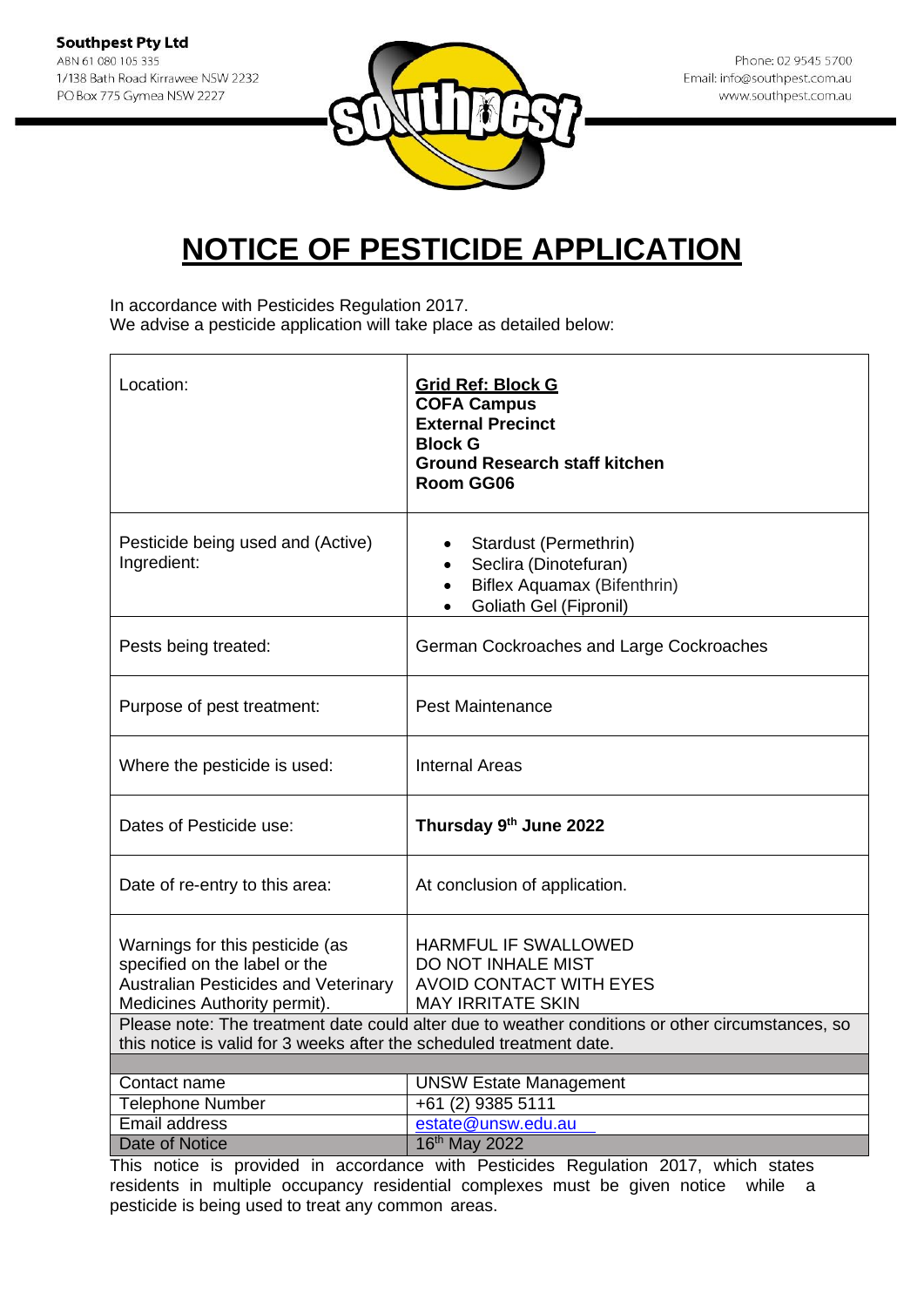

In accordance with Pesticides Regulation 2017.

We advise a pesticide application will take place as detailed below:

| Location:                                                                                                                                                                                                               | <b>Grid Ref: Block G</b><br><b>COFA Campus</b><br><b>External Precinct</b><br><b>Block G</b><br><b>Elwyn Lynn Conference Centre</b><br>Room G101 & G121                                                      |
|-------------------------------------------------------------------------------------------------------------------------------------------------------------------------------------------------------------------------|--------------------------------------------------------------------------------------------------------------------------------------------------------------------------------------------------------------|
| Pesticide being used and (Active)<br>Ingredient:                                                                                                                                                                        | Stardust (Permethrin)<br>Seclira (Dinotefuran)<br>Biflex Aquamax (Bifenthrin)<br>$\bullet$<br>Goliath Gel (Fipronil)                                                                                         |
| Pests being treated:                                                                                                                                                                                                    | German Cockroaches and Large Cockroaches                                                                                                                                                                     |
| Purpose of pest treatment:                                                                                                                                                                                              | <b>Pest Maintenance</b>                                                                                                                                                                                      |
| Where the pesticide is used:                                                                                                                                                                                            | <b>Internal Areas</b>                                                                                                                                                                                        |
| Dates of Pesticide use:                                                                                                                                                                                                 | Thursday 9th June 2022                                                                                                                                                                                       |
| Date of re-entry to this area:                                                                                                                                                                                          | At conclusion of application.                                                                                                                                                                                |
| Warnings for this pesticide (as<br>specified on the label or the<br><b>Australian Pesticides and Veterinary</b><br>Medicines Authority permit).<br>this notice is valid for 3 weeks after the scheduled treatment date. | HARMFUL IF SWALLOWED<br>DO NOT INHALE MIST<br><b>AVOID CONTACT WITH EYES</b><br><b>MAY IRRITATE SKIN</b><br>Please note: The treatment date could alter due to weather conditions or other circumstances, so |
|                                                                                                                                                                                                                         |                                                                                                                                                                                                              |
| Contact name<br><b>Telephone Number</b>                                                                                                                                                                                 | <b>UNSW Estate Management</b><br>+61 (2) 9385 5111                                                                                                                                                           |
| <b>Email address</b>                                                                                                                                                                                                    | estate@unsw.edu.au                                                                                                                                                                                           |
| <b>Date of Notice</b>                                                                                                                                                                                                   | 16th May 2022                                                                                                                                                                                                |
|                                                                                                                                                                                                                         |                                                                                                                                                                                                              |